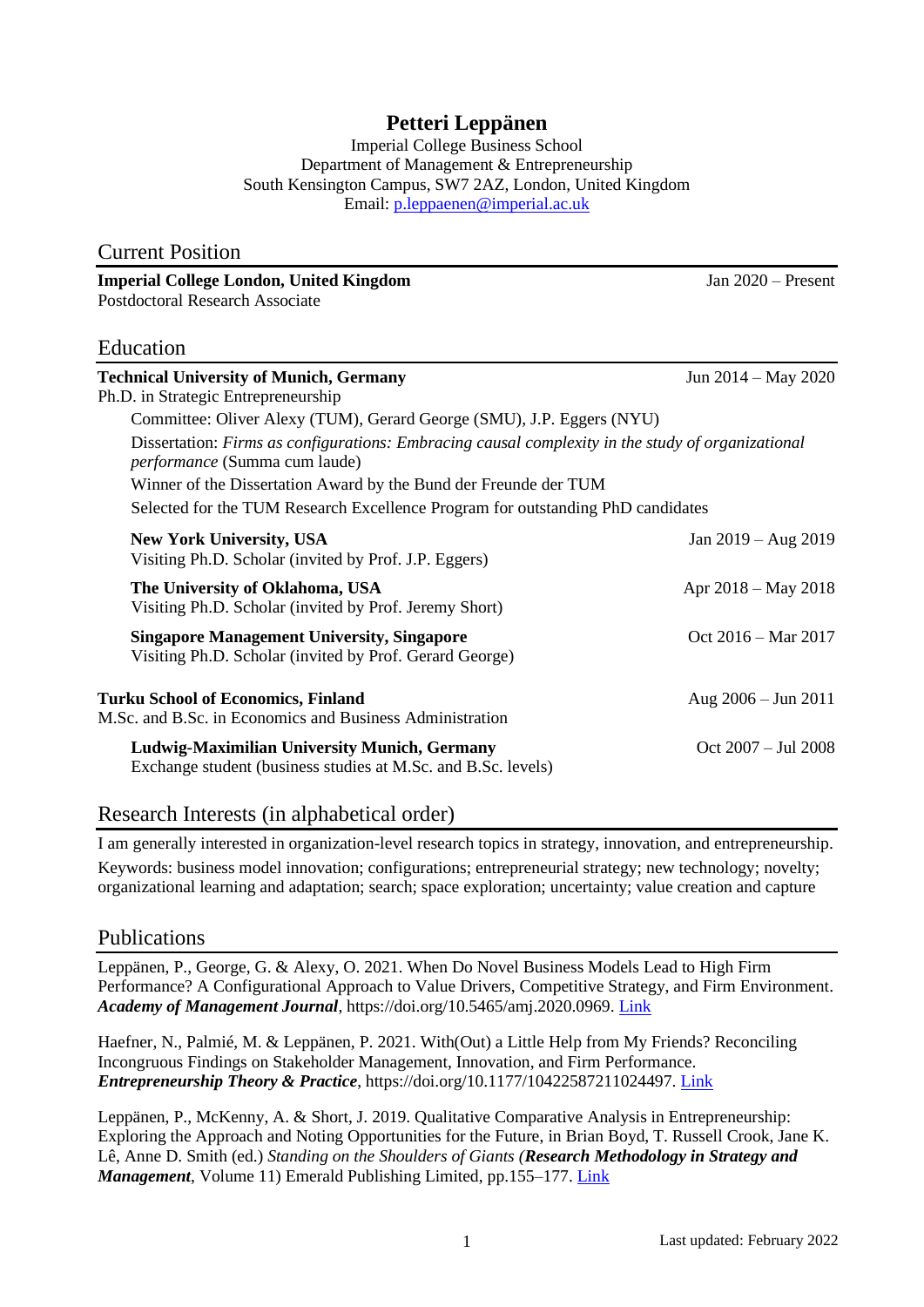# Work in Progress

Leppänen, P. & Eggers, J.P. Resource Reconfiguration and Search: The Role of Managerial Cognition. *Under review.*

Stuhler, I., Leppänen, P. & Haefner, N. Top Management Teams and New Venture IPO Performance. *Under review.*

Leppänen, P. Mission-Driven Strategizing: Interdependencies in SpaceX's Building Block Approach.

Reid, S., Leppänen, P. & Short, J. Configurations of Corporate Social Responsibility in Family Firms.

Leppänen, P. & Eggers, J.P. Short-Term vs. Long-Term Performance Feedback and Organizational Search.

Leppänen, P. & Reetz, D. Emergence of Platform Configurations.

# Conference & Seminar Presentations

### **When Do Novel Business Models Lead to High Firm Performance?**

Brownbag Seminar at Stern School of Business, New York University (2019) Strategy, Entrepreneurship, and Innovation (SEI) Doctoral Consortium in Bath, UK (2017) Academy of Management Conference in Atlanta, USA (2017) DRUID Annual Conference in New York City, USA (2017) First Cut Seminar at Business School, Nanyang Technological University, Singapore (2017) Brownbag Seminar at TUM Entrepreneurship Research Institute, Germany (2016) Strategic Management Society Conference in Berlin, Germany (2016)

## **Resource Reconfiguration and Search: The Role of Managerial Cognition**

Strategic Management Society Conference, virtual (2020) Academy of Management Conference, Symposium Presentation, virtual (2020) Advancing Management Theory with Sports Data, virtual (2020)

#### **Top Management Teams and New Venture IPO Performance**

Academy of Management Conference in Boston, USA (2019) East Coast Doctoral Consortium at Columbia University, USA (2019) Brownbag Seminar at TUM Entrepreneurship Research Institute, Germany (2018) International QCA Paper Development Workshop at ETH, Switzerland (2018)

#### **Emergence of Platform Configurations**

Strategic Management Society Conference in Houston, USA (2017) Babson College Entrepreneurship Research Conference in Bodo, Norway (2016) Brownbag Seminar at TUM Entrepreneurship Research Institute, Germany (2016)

#### **Qualitative Comparative Analysis in Strategy and Entrepreneurship**

Invited seminar talk at WHU, virtual (2020) Strategic Management Society Conference in Paris, France (2018)

## Symposia

#### **New Empirical Research Directions in Organizational Search** Co-Organizer (with J.P. Eggers) of a Presenter Symposium Academy of Management Conference, virtual (2020)

## Other Invited Presentations

**Post-Covid-19 Global Entrepreneurship Scenarios** Invited by the Entrepreneurship Cell at SIMS (India), virtual (2020)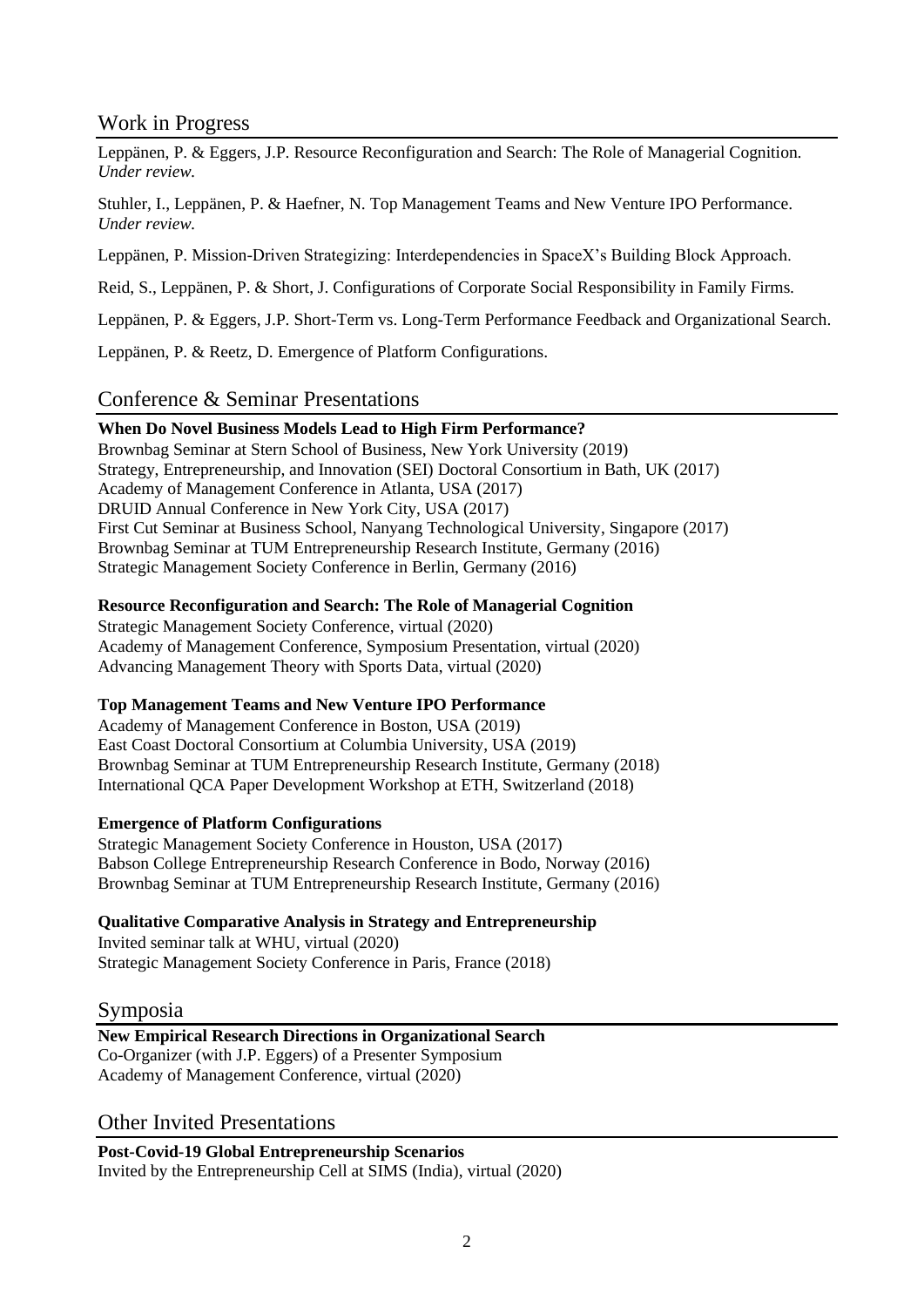# Academic Service

### **Ad-Hoc Reviewer**

*Journals*: Academy of Management Discoveries, Academy of Management Journal, Journal of Management, Long Range Planning, Research Policy, Strategic Entrepreneurship Journal *Conferences*: Academy of Management Conference, Strategic Management Society Conference

## Awards and Scholarships

Outstanding Reviewer Award by the STR Division at the Academy of Management Conference (2021) Best Dissertation Award by the Bund der Freunde der TUM (EUR 1,500 in 2020) TUM Research Excellence Program (EUR 2,500 yearly for 2018-2020) DAAD grant for the AOM Conference in Boston, USA (EUR 1,709 in 2019) DAAD grant for the SMS Conference in Houston, USA (EUR 2,317 in 2017) Finalist (one of three) for the best PhD paper award at DRUID Conference in New York City, USA (2017) TUM STIBET Scholarship for Teaching Assistantship (2014)

# Doctoral Consortia

Academy of Management Conference in Chicago, USA Participation in the Doctoral Consortium of the OMT Division (2018) Academy of Management Conference in Atlanta, USA Participation in the Doctoral Consortium of the BPS (now STR) Division (2017) Academy of Management Conference in Anaheim, USA Participation in the Doctoral Consortium of the TIM Division (2016)

# Teaching and Supervision

**Instructor** (Technical University of Munich)

*Case Study Seminar in Managing Business Models, Growth, and Disruption*, MSc in Management & Technology, Teaching evaluation 4.2/5.0 (2019-2020, Co-Instructor with Oliver Alexy)

*Advanced Research Seminar in Strategic Entrepreneurship,* MSc in Management & Technology, Average teaching evaluation 4.6/5.0 (7x in 2015-2019, Main Instructor mostly)

*Developing Entrepreneurial Thinking*, Interdisciplinary PhD students, Teaching evaluation 4.4/5.0 (2018, Co-Instructor)

#### **Teaching Assistant** (Imperial College)

*Entrepreneurship,* Global Online MBA Module (3x in 2020-2022, Lead Instructor: Bart Clarysse) *Corporate Innovation,* Global Online MBA Module (2x in 2020-2021, Lead Instructors: Markus Perkmann, Paola Criscuolo, Anu Wadhwa)

## **Other Teaching** (Technical University of Munich)

*Thesis Development Workshop*, EMBA (2016, Mentor)

*Advanced Business Plan Seminar*, Interdisciplinary MSc & BSc students (3x in 2015-2016, Guest Lecturer and Mentor)

*E-Camp – Entrepreneurial Workshop for Academics*, Interdisciplinary PhD students (2x in 2015-2016, Mentor)

*Supervisor* of 40+ BSc, MSc, and MBA theses as well as Interdisciplinary Projects (informatics students) and Project Studies (business students) in 2015-2020